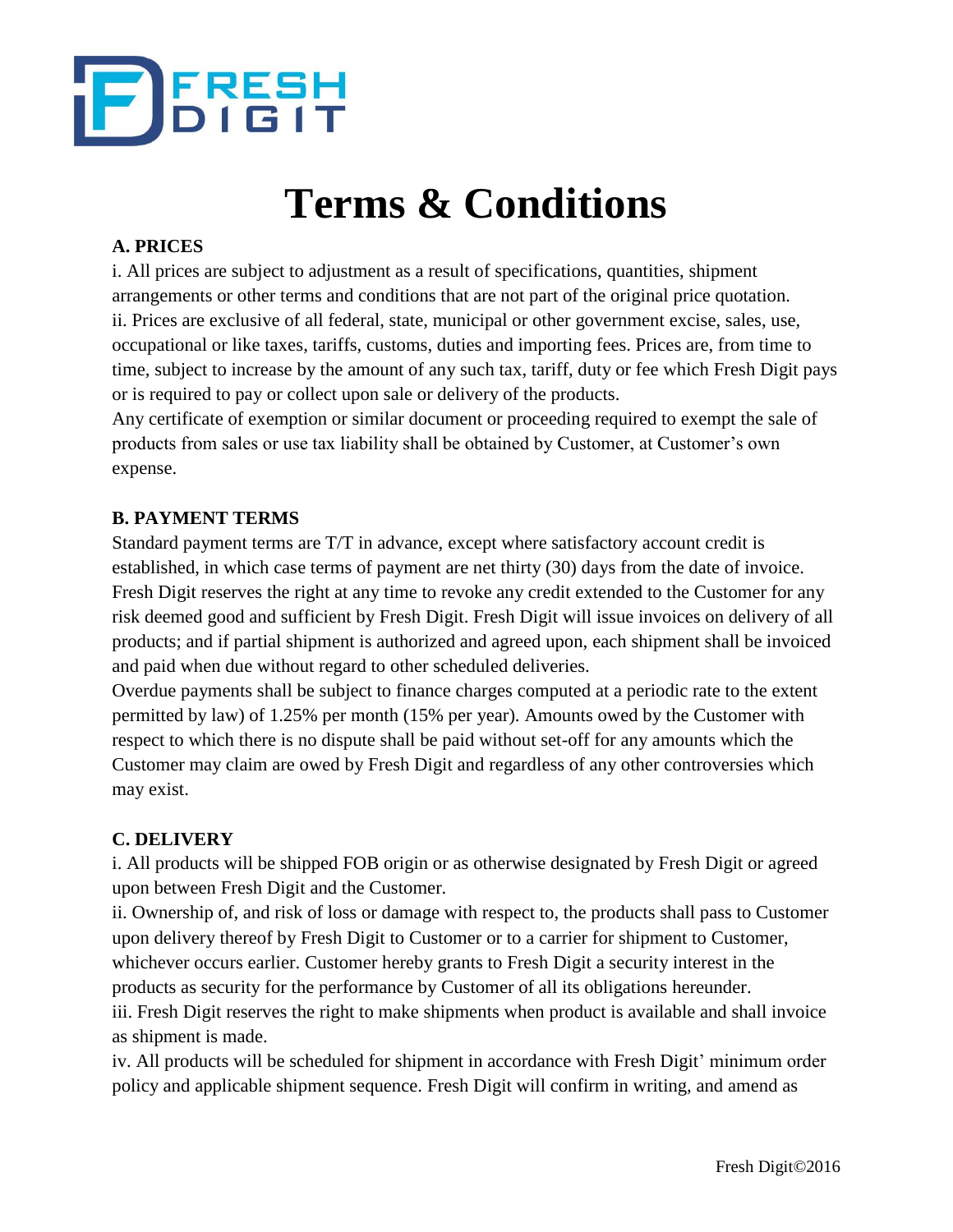appropriate, the shipment schedule. Under no circumstances shall Fresh Digit be liable to Customer for any delay either in shipment or in delivery.

v. If Customer's order exceeds Fresh Digit stock and backorder is allowed, by purchasing over Fresh Digit stock, Customer agrees to a minimum three (3) week lead time for all items. Fresh Digit will advise customer on actual lead time , and will permit Customer a three (3) day grace period to cancel their order without consequence.

# **D. SHIPMENT**

Unless specific instructions are provide by the Customer, Fresh Digit will select the carrier at its sole discretion and ship the products to the Customer's address indicated on Customer's purchase order.

#### **E. OFFER AND ACCEPTANCE**

Fresh Digit offers to sell and deliver the products and services specified herein in accordance with the terms and conditions hereof. This offer expressly limits acceptance to the terms hereof and any additional or different terms proposed by the Customer are hereby objected to and rejected unless expressly assented to in writing by Fresh Digit.

## **F. CANCELLATION, RESCHEDULING, RETURNS, AND MODIFICATIONS**

i. Any request for order cancellation, rescheduling, or return must be made in writing within fifteen (15) days from the order's shipment date. This fifteen (15) day period includes the day of shipment. Fresh Digit will notify customer of order shipment on that date.

ii. Customer shall only return products that are unopened or unused, and all returns are subject to a fifteen percent (15%) restocking fee or higher, depending on item condition. All custom-built products are non-cancellable and non-refundable. Fresh Digit, at its option, may accept or reject any request by Customer to return product for credit. Returns must be approved in writing by an authorized agent of Fresh Digit at its principal office in California by the issuance of a Return Material Authorization (RMA) number. Products returned to Fresh Digit for any reason must be prepaid and shipped to Fresh Digit at Customer's expense. For all authorized returns, Fresh Digit will refund up to eighty-five percent (85%) of the original price of the product, excluding freight, and one hundred percent (100%) of sales tax, if applicable.

iii. Customer shall not return any products for any reason without the prior authorization of Fresh Digit and issuance of a Return Material Authorization (RMA) number. The RMA number should be included on the package and on all shipping documents upon return. Products returned without an RMA number, returned damaged, or otherwise unsalable shall be subject to rejection at the time of delivery or extra charges.

#### **G. WARRANTY**

Fresh Digit warrants that each product shall be free of defects in materials and workmanship and conform to specifications set forth in published data sheets for a period of one (1) year from the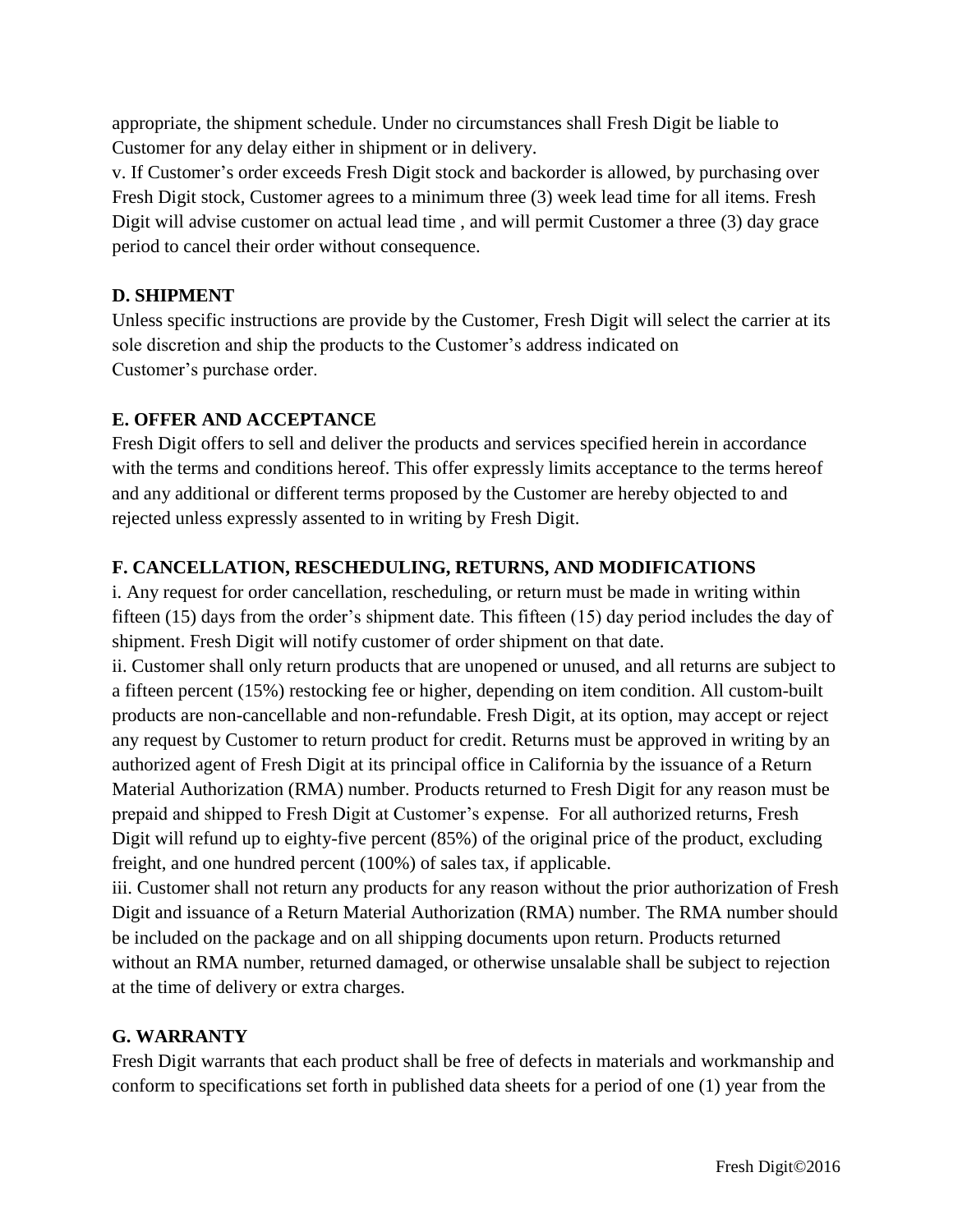date of purchase. The date of purchase is the date the product is shipped by Fresh Digit. Fresh Digit' sole liability and responsibility under this warranty is to repair or replace any product which is returned to it by Customer and which Fresh Digit determines does not conform to the warranty. Product returned to Fresh Digit for warranty service will be shipped to Fresh Digit at Customer's expense and will be returned to Customer freight prepaid by Fresh Digit. In no event shall Fresh Digit be held responsible under its warranty for any defect, which is caused, by negligence, misuse or mistreatment of a product or for any unit which has been altered or modified in any way. The warranty of replacement products shall terminate with the original warranty of the product.

## **H. WARRANTY DISCLAIMER**

Fresh Digit' warranty to Customer constitutes the sole liability and the Customer's sole remedy with respect to the products and is in lieu of all other warranties, liabilities and remedies. Except otherwise stated, Fresh Digit disclaims all warranties, express or implied, including any warranty of merchantability, fitness for a particular purpose or noninfringement.

#### **I. INDEMNIFICATION**

Unless otherwise expressly provided in a writing signed by both parties, Fresh Digit does not indemnify, nor does it hold Customer harmless, against any liabilities, losses, damages or expenses, including attorney's fees, relating to any claims whatsoever, including but not limited to, claims for personal injuries, death or property damage related to the products sold hereunder.

# **J. ASSIGNMENT**

This Contract is not assignable by Customer and any attempt to assign any rights, duties or obligations arising hereunder shall be void, null and invalid.

#### **K. FORCE MAJEURE**

Fresh Digit shall not be liable for any loss or damage resulting from any delay in delivery or failure to give notice of delay when such delay is caused by reasons or events beyond the control of Fresh Digit, including, but not limited to, acts of nature, unavailability of supplies or sources of energy, riots, wars, fires, strikes, labor difficulties, delays in transportation, delays in delivery or defaults by Fresh Digit' vendors, or acts or omissions of the Customer. In the event of delay due to any such cause, time for delivery shall be extended for a period of time equal to the duration of such delay and the Customer shall not be entitled to refuse delivery or otherwise be relieved of any obligations as a result of the delay. If, as a result of any such cause, any scheduled delivery is delayed for a period in excess of ninety (90) days, Fresh Digit or the Customer shall have the right by written notice to the other to cancel the order for the products subject to the delayed delivery without further liability of any kind.

**L.**